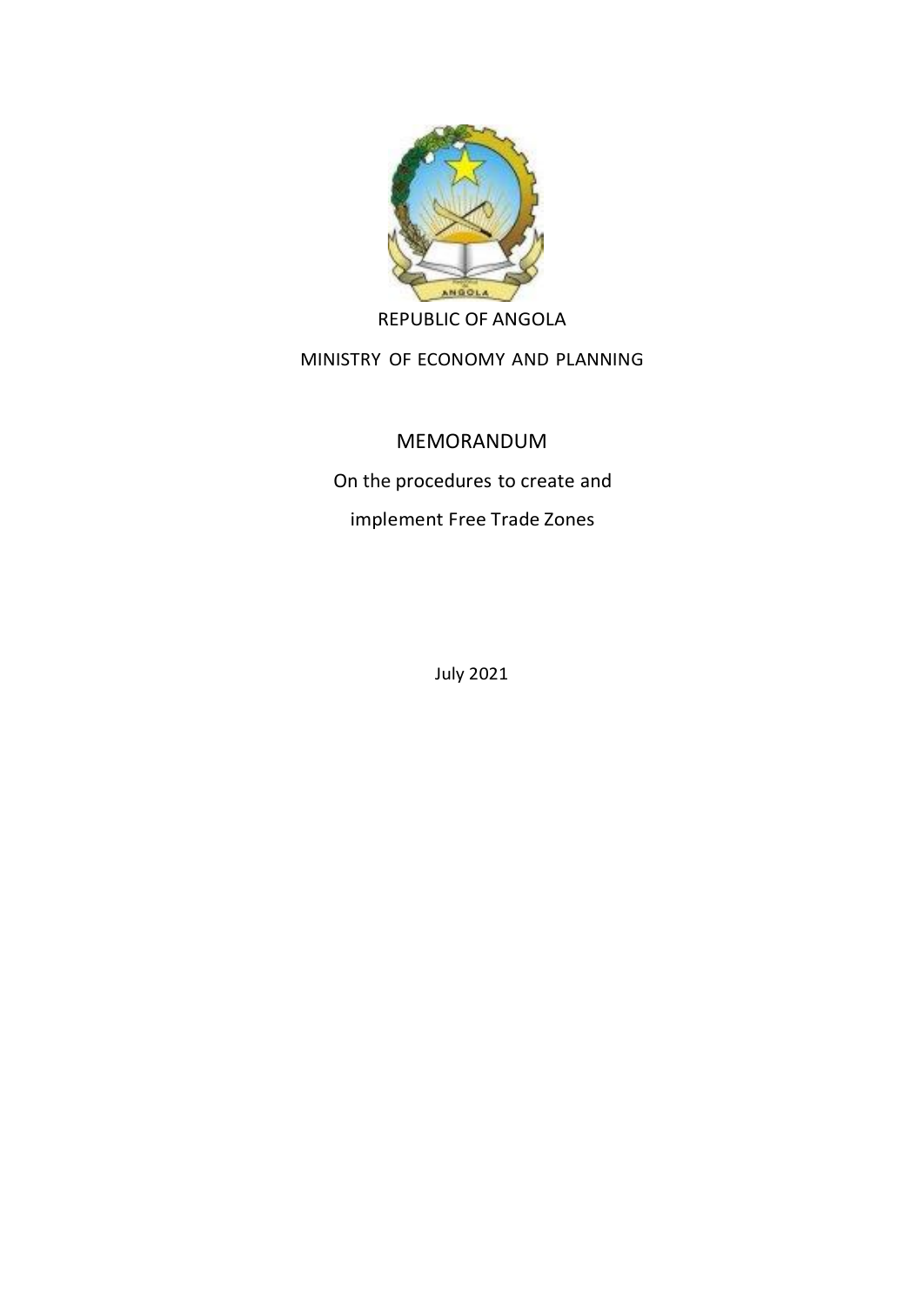# **CONTENTS**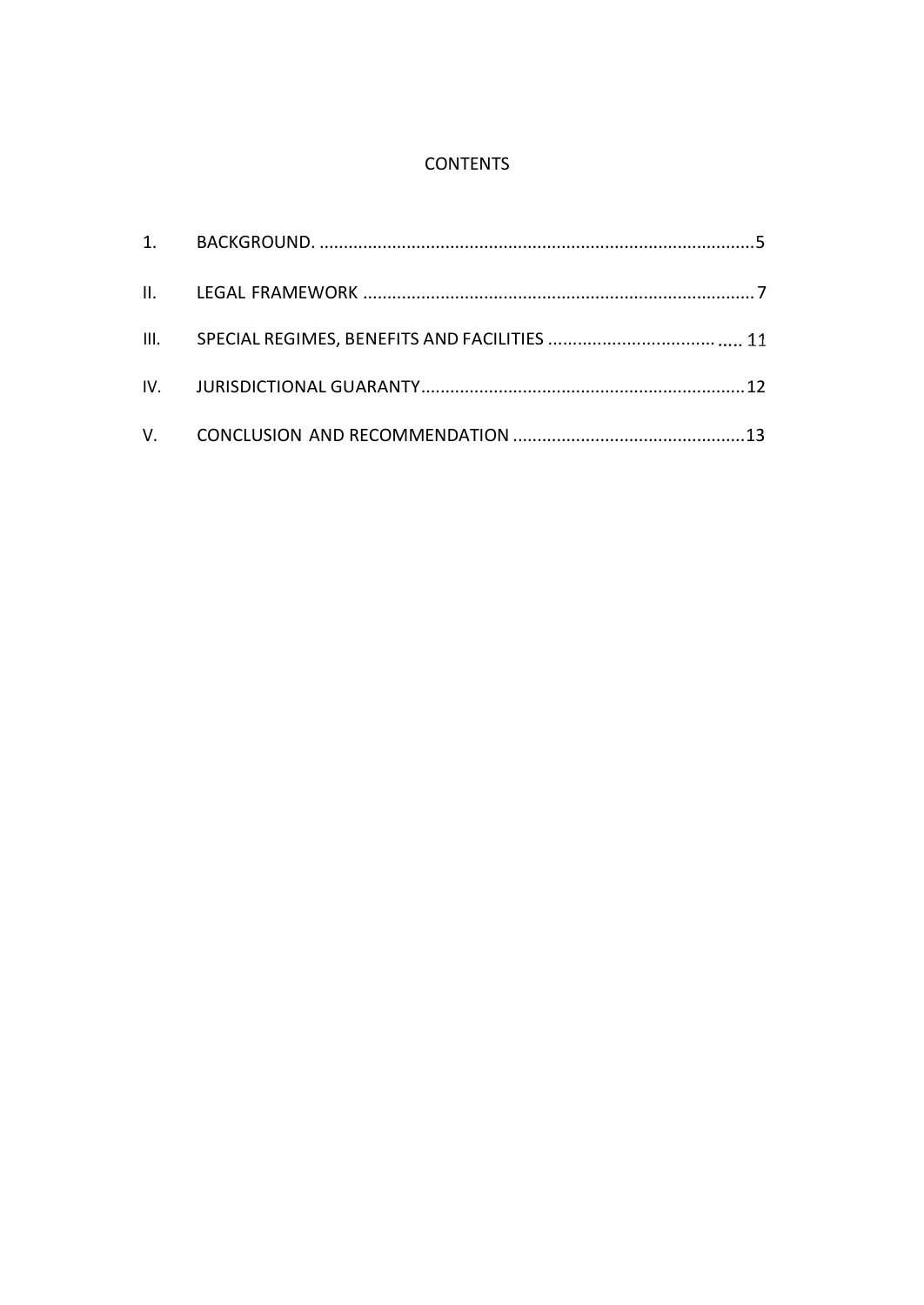#### I. BACKGROUND

- 1. The purpose of this memorandum is to bring to the attention of the Diplomatic Missions and Consular Offices of Angola's Economic Diplomatic Corps, as well as the Diplomatic Missions accredited to Angola, the procedures for the implementation of Free Trade Zones, pursuant to the provisions of Law no. 35/20, of October  $12 -$  the Free Trade Zone Law (LZF), and its regulation, sanctioned by Pre5idential Decree no. 4/21 of January 4 (RLZF).
- 2. Free Trade Zones are specific, separate, and demarcated geographic areas within a country  $-$  usually located within or in the vicinity of a port  $-$  which are reserved for export-driven manufacturing industries and offer tax advantages to companies. It is a territorial space of a country where customs regulations are applied in a differentiated manner or not applied at all, allowing foreign-origin goods to enter and remain in the country, or to be processed industrially without being subject to regular customs tariffs.
- 3. The purpose of their creation is to promote trade and, in certain cases, to speed up regional development. In these locations, the Government supports the establishment of businesses and manufacturing industries by granting them differential treatment and various tax and customs benefits, such as lower tax rates.
- 4. Their establishment and implementation in the Republic of Angola seeks to attain the following economic and social objectives, among others, to: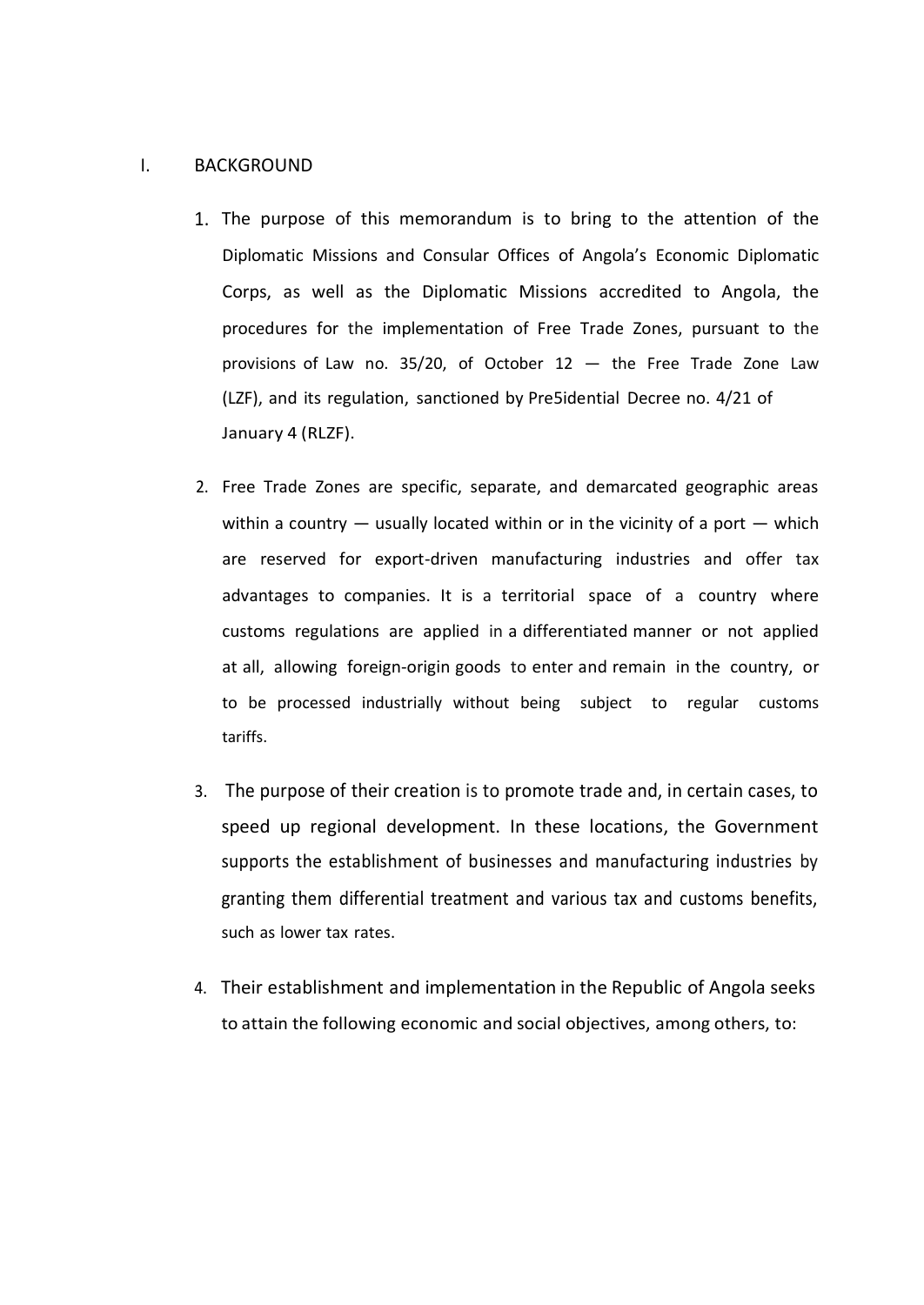- a. Stimulate and accelerate economic development;
- b. Encourage and attract foreign and domestic direct investment;
- c. Promote the creation of direct and indirect jobs;
- d. Accelerate economic structure diversification through the verticalization of the production chain;
- e. Speed up the diversification of non-oil exports,
- f. Encourage the transfer of knowledge and technology, and enhance production efficiency and competitiveness;
- g. Speed up the technological development of the domestic manufacturing industry.
- 1. In addition to the introducto v section, this Memorandum covers the details found in the above-mentioned statutes, such as the initiative to create, demarcate, oversee, and explore the Free Trade Zones.
- 2. In addition to the introductory section, this Memorandum covers the details found in the above-mentioned statutes about free Trade Zones, such as:
	- a. Initiative and creation,
	- b. Demarcation,
	- c. Oversight, and
	- d. Exploration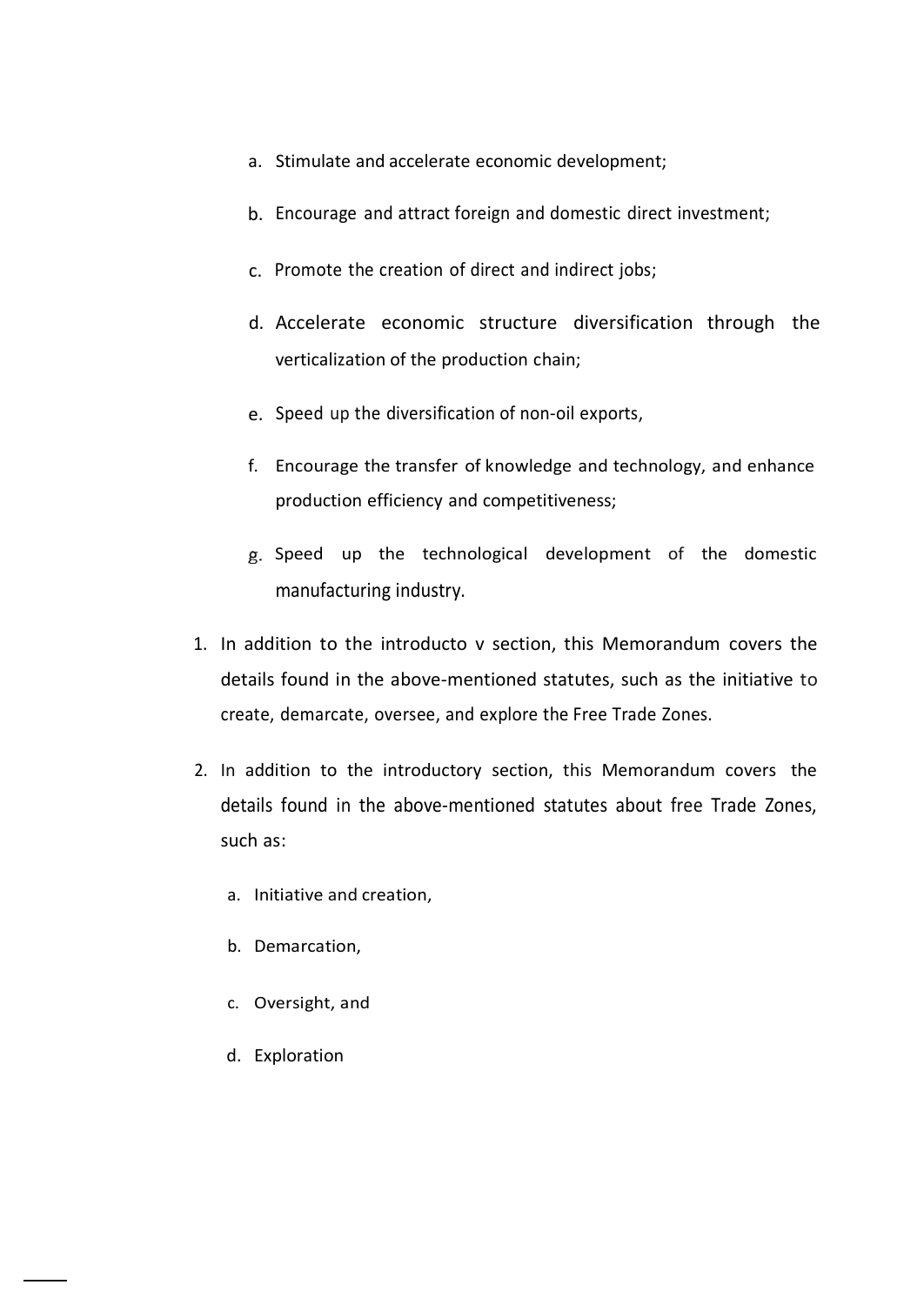#### II. LEGAL FRAMEWORK

- 3. Under Angola's legislation, a Free Trade Zone is a geographically demarcated area intended for the development of technology, industry, agriculture and agribusiness, trade in goods and services, and import/export activities, and benefiting from special taxation, customs, labor, immigration and exchange rate regimes, the regulation of which will depend on their specificity.
- 4. The Free Trade Zone legal regime includes the following typologies: free zones, export-processing zones, free ports, and free enterprises.
- 5. The purpose of creating and implementing a Free Trade Zone is essentially to promote (domestic and foreign) direct investment, speed up the diversification of the domestic productive matrix, and create more jobs, while considering multiple economic and social objectives.
- 6. As economic and social development mechanisms and instruments of investment support, Free Trade Zones are governed by the basic principles of a market economy, coupled with the general principles of Angola's investment policy, , including:
	- a. Respecting private property;
	- b. Respecting free market and fair competition rules among economic agents;
	- c. Respecting private enterprises, except for areas reserved for the State;
	- d. Ensuring the *safety* and protection of private investment;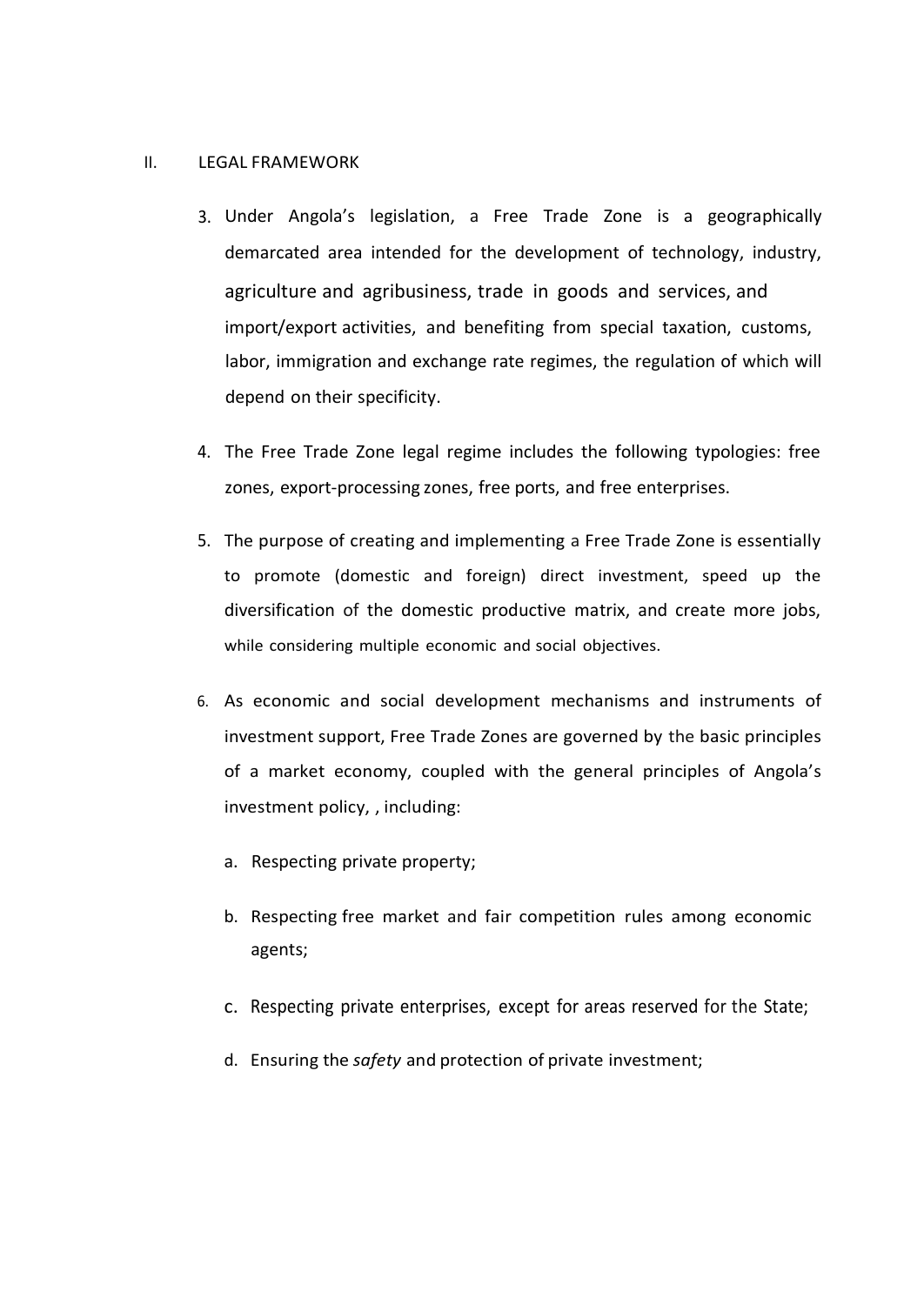- e. Promoting the free movement of goods and capital, in accordance with legal conditions and limitations;
- f. Equal treatment for nationals and foreigners;
- g. Respecting and complying with international agreements that Angola is party to.
- 7. The process of creating a Free Trade Zone begins with submitting a proposal to the Head of the Executive Branch, who may ask for the expert opinion of the entities at the location proposed for the creation of the Zone, and/or other public entities involved in the industries to be implemented in that location, in accordance with the provisions of Art. 4, item 3 of the RLZF.
- 8. Free Trade Zones are created by Presidential Order, through a proposal by public or private entities, in accordance with Art. 6 of the LZF and Art. 4 of the RLZF, to include the following:
	- a. Name of the Free Zone
	- b. Geographical delimitation
	- c. Duration
	- d. Environmental impact analysis
	- e. Social impact and economic feasibility assessment
	- f. Strategic and development plan
- 9. Free Trade Zones may be created anywhere in the country, pursuant to Art. 9 ofthe LZF; however, they should be in demarcated areas to ensure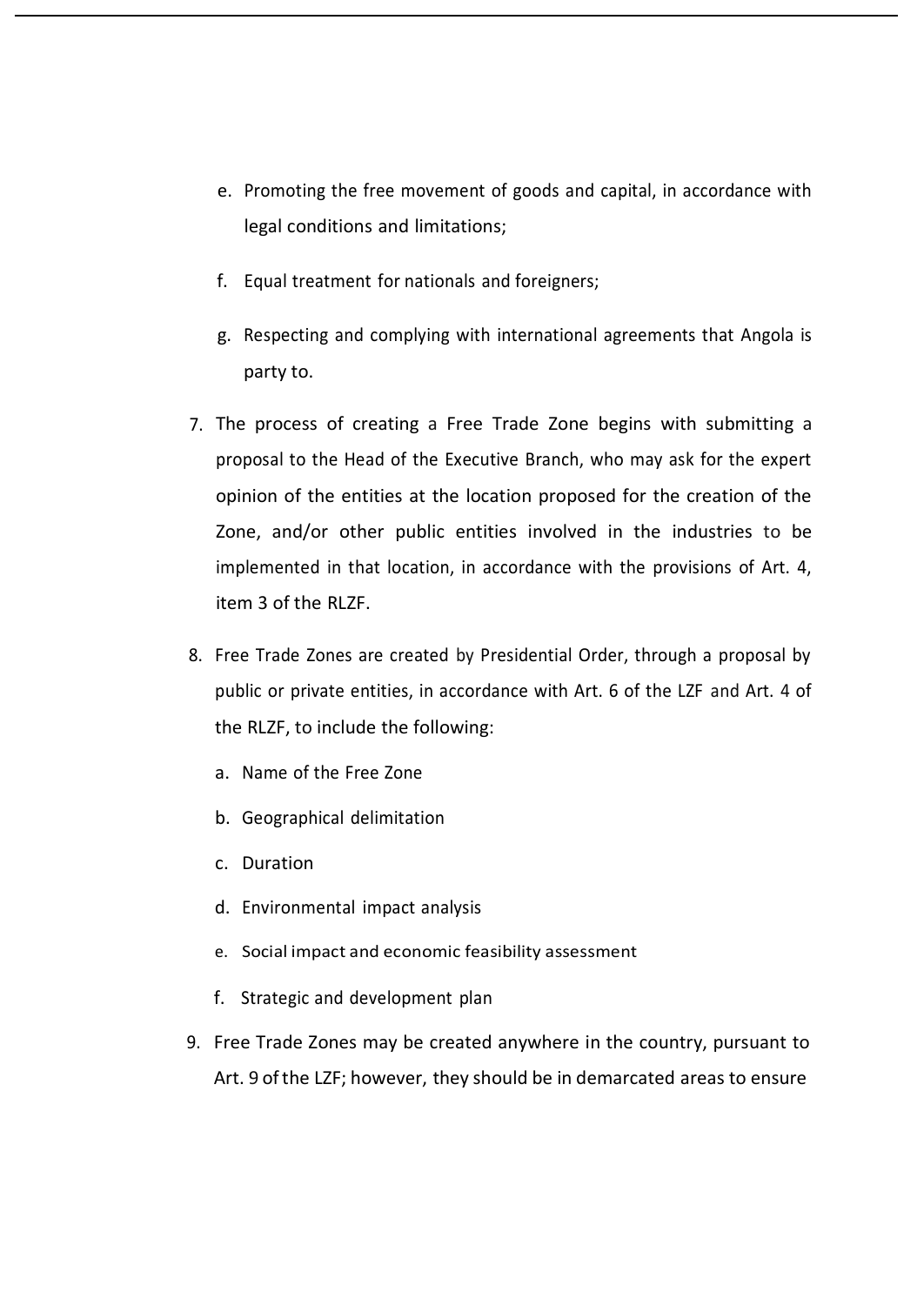their separation from the country's customs territory, pursuant to Art. 14 of the same statute.

- 10. The area delimiting the Free Trade Zone must be established in such a way zr to facilitate monitoring the 9rom outside [the Zone] and preventing any opportunity to illegally remove any goods from the free zone, pursuant to Art 12, item 1 of the LZF.
- 11. As a rule, investment in th e Free Trade Zones shall favor environmentally friendly projects, and the corresponding environmental sustainability shall always be maintained, as per Art. 11 of the LZF.
- 12. The statute creating the zone must be based on a Strategic and Development Plan, as provided for in Art. 5 of the RLZF, and must include:
	- a. Designating the corresponding free trade zone;
	- b. Identifying the socioeconomic projects to be developed;
	- c. Establishing the management system;
	- d. Proposing procedures and mechanisms to attract investors;
	- e. Determining public services to be available at the free trade zone;
	- f. Developing the urban and architectural design and basic sanitation plan, with indication of areas most appropriate to implement the industrial park and required basic support services.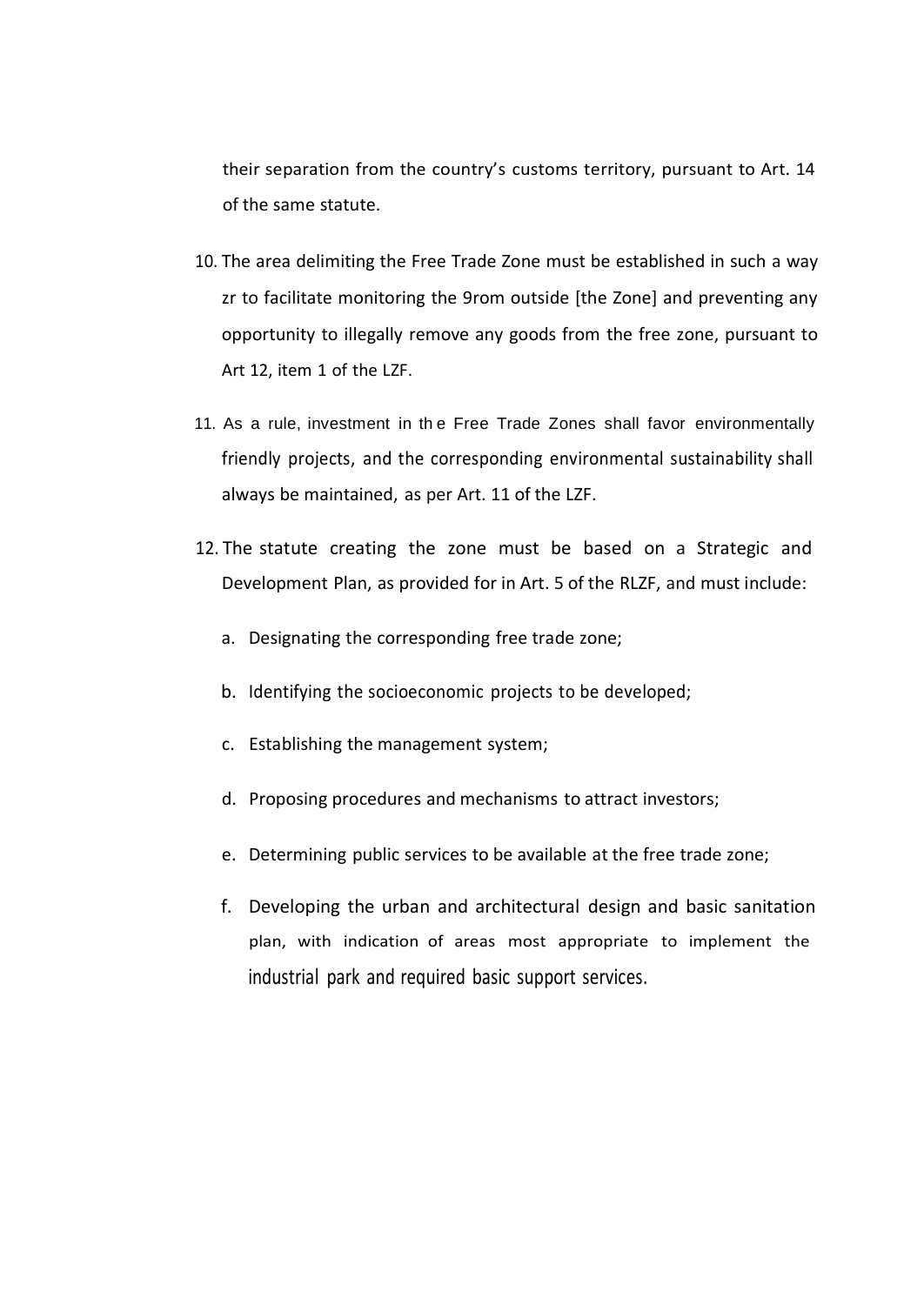- g. Indicating solutions for the implementation, enhancement, and maintenance of means of communication, accessibility and mobility systems, power and telecommunications networks, water intake and treatment systems and other infrastructure.
- 13. Each Free Trade Zone must have a management entity designated by the statute that creates such a Zone, which can be either a state-controlled, private, or government-controlled private company, as per Art. 22 of the LZF and Art. 9 of the RLZF.
- 14. If the management entity is a private company, a concession agreement is entered into where the concessionaire is chosen according to the contracting procedures provided for in the Government Contracts Law.
- 15. The oversight of the activities conducted in the Free Trade Zones will be carried out by the Ministerial Department responsible for the economy, in accordance with Art. 6 of the RLZF, which will contract companies specialized in the inspection/control of the different sectors found in the Free Trade Zone.
- 16.The Free Trade Zone concession is granted for a 23-year period, which can be renewed for an equal period, as per Art. 23 of the LZF, provided that the management entity has fully complied with its legal and contractual obligations as provided for in the concession agreement.
- 17. To make investments in and have access to the Free Trade Zone, an application must be submitted with the required elements, and once approved, the investor shall enter into an investment agreement with the management entity, which is responsible for reviewing the investment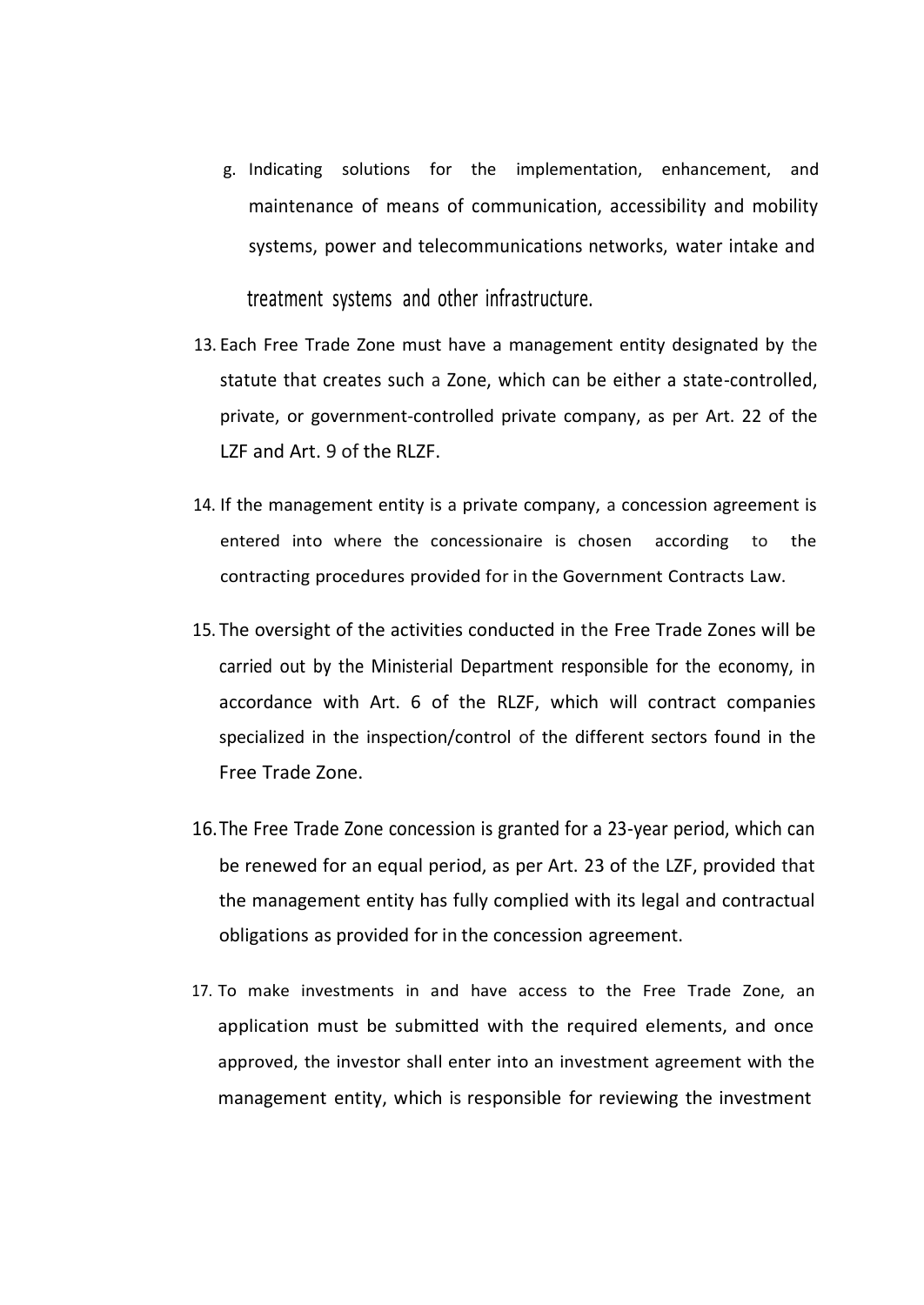plans within 15 days, in accordance with Arts. 13, 15, 16 and 17 of the RLZF.

18. If the management entity fails to review the investment plan within the above-indicated time limit. the proponent may submit the pI9n to bo reviewed by the Oversight Entity, as provided for in Art 17, item 2 of the RLZF.

#### III. SPECIAL REGIMES, BENEFITS AND FACILITIES

- 19. The management entities, investors and other private entities enjoy the rights, duties, benefits, and facilities provided for in the LZF.
- 20. Investors, companies, joint ventures, and other legal entities which enjoy the benefits provided for in the LZF cannot conduct the same economic activity in the country's customs territory, as provided for in Art. 24 of the LZF.
- 21. Benefits and facilities are automatically attributed to investors and derived from the Free Trade Zone investment agreement.
- 22. The granting of benefits related to Industrial Tax, VAT, Customs Duties, Property Tax, Capital Gains Tax, and other similar *taxes* is permitted, in accordance with Art. 24, item 5 of the LZF.
- 23. Without prejudice to tax and customs benefits, the Free Trade Zones enjoy immigration, laboi, exchangerate, and |nanGa|speca|regimes.
- 24. Regarding the special immigration regime, a flexible regime shall be envisaged with an expedited visa issuance process, especially for skilled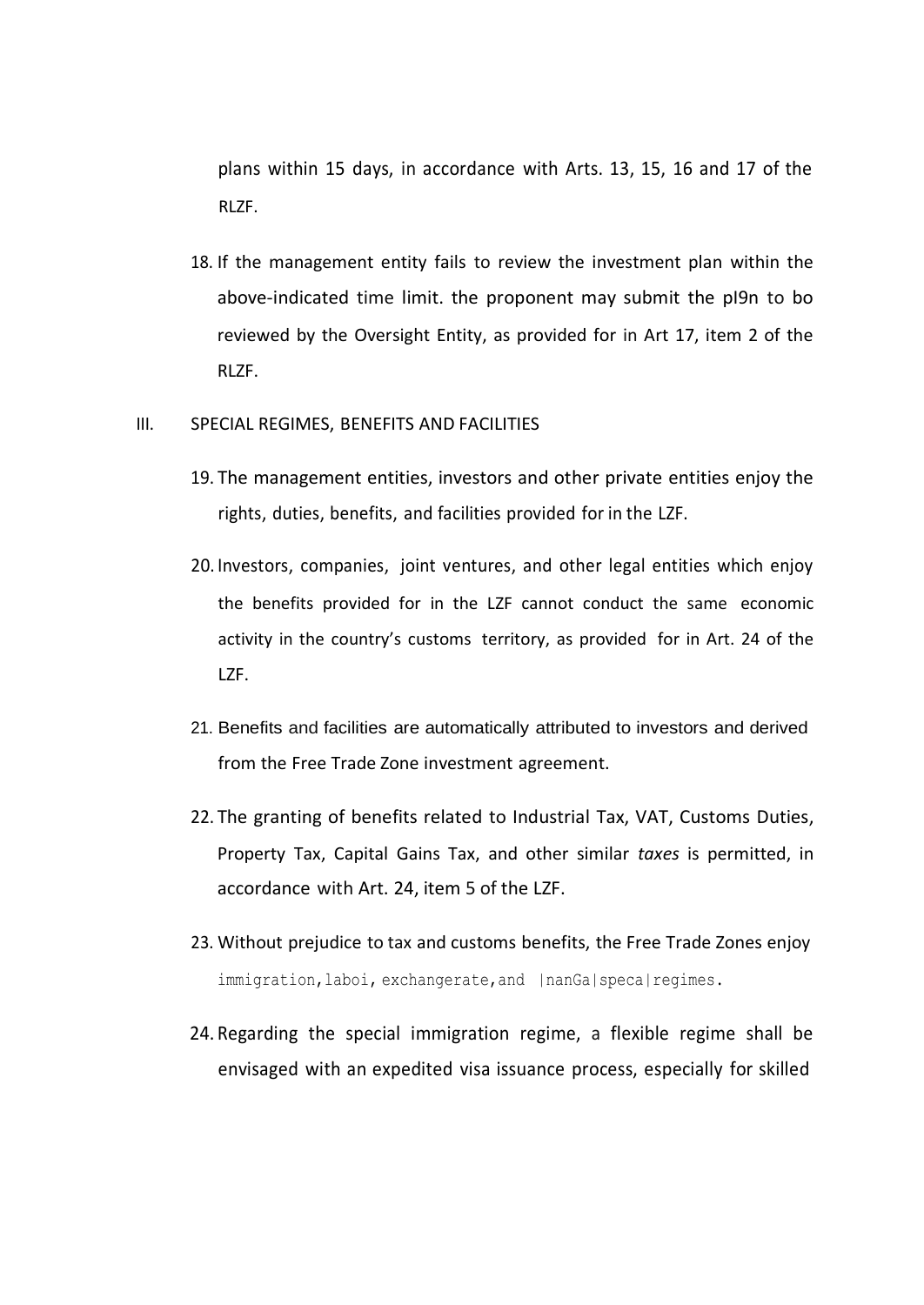workers, investors, and tourists, as provided for in Art. 25, item 2 of the LZF and Art. 35 of the RLZF.

- 25. Regarding the labor force special regime, special labor legislation shall be considered with a more flexible labor hiring process, focused on productivity and competitiveness, and facilitating the international mobility of the labor force, as per Art. 25, item 3 of the LZF and Art. 32 of the RLF.
- 26. Regarding the special exchange rate and financial regime, it shall favor the free movement of capital and the convertibility of major international currencies in the Free Trade Zone, in accordance with Art. 25, items 4 and 5 of the LZF.

## IV. JURISDICTIONAL GUARANTY

- 27.All Free Trade Zone investors are guaranteed access to the Angolan Courts in defense of their interests, as well as to due legal process, protection and safety, and prompt resolution of any disputes arising and related to waivable rights.
- 28.Disputes may be addressed by usfng alternative methods of dispute resolution, such as negotiation, mediation, conciliation, and arbitration, provided they are not, by special legislation, exclusively subjected to a court of law or to necessary arbitration, as provided for in Art. 36 of the LZF.